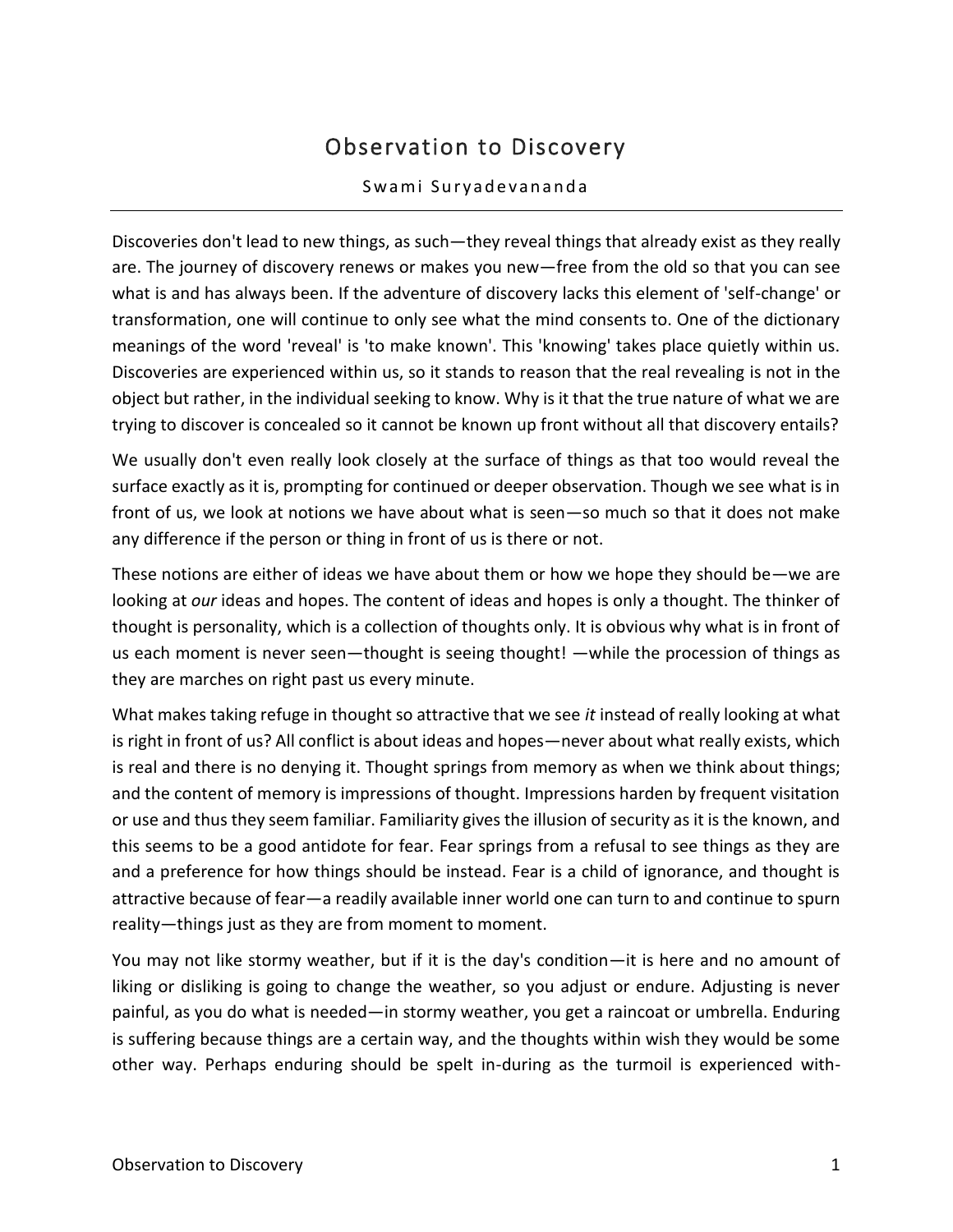*in during* the period we reject what really is. It is the bundle of thoughts that wishes and hopes for things to be some other way that itself suffers, because things are just what they are.

Desires are soil in which the seeds of ignorance produce a harvest of fear. In desires, we should include all hopes of how people, things and conditions should be—however subtle. Desire is a wanting and this takes seed early when in the name of some strange thing called 'unconditional love', our every want—whims and fancies are satisfied. When getting one's way is seen to bring joy, naturally one will continue to do so; and in pursuing something, someone or a condition is restless. After much pursuit, when one finds that things have worked out otherwise, one experiences sorrow or gets back in the chase with steelier resolve in which much can be compromised. When getting one's way seems untenable, one can then always find solace in the inner thought world by self-justification. Just how do you call seeds sown that will reap a harvest of sorrow, love? In contrast, learning to adjust oneself to changing conditions is a sure way to learn how to face what really is without taking refuge in the inner thought world.

There is nothing at all wrong with hard work or success, but the known can only lead to the known! Discovery, on the other hand, requires pure effort—intelligent effort without any predetermination so it can adjust on the fly as needed.

Ideas and hopes do not only bring suffering—they are suffering itself. This wall of thought rejects reality by abiding in unreality—if something like this is at all possible. The rejecter and abider or personality is a conglomeration of thought only. Thought entertains its offshoots and experiences tremendous sorrow.

There is a wonderful story in the Yoga Vasistha called, 'The Story of the Great Forest' in which the sage tells us of a great big forest, millions of miles across. In this dense forest lived one person with a thousand limbs who would repeat the strangest of acts. He would beat himself with his mace and then run in panic and pain from the beating he was subjecting himself to. When the sage inquired into this and tried to reason with this man—he abused the sage, called him his enemy, wept, and then laughing, he began abandoning the limbs of his body. He would then run and either jump into a blind well, run deeper into the forest or into a nearby banana grove. The sage uses this story to illustrate that this forest is not far away nor is the strange man—the world itself is the forest which is a great void only in the light of inquiry. The one inquiring or reasoning is the light of self-inquiry whose wisdom is rejected by most and accepted by a few who traverse beyond sorrow. The person with a thousand limbs is the mind with its countless manifestations. This same mind punishes itself by its own latent tendencies, wandering restlessly in the world. The blind well is the hell in the mind and the banana grove heaven or abidance in wisdom. The dense, thorny forest is the inner world of the man and the thorns are endless desires and attachments. This mind drifts like a log downstream—sometimes to the bank of hell and heaven—both in and of the same mind. When the light of wisdom shines in the ignorant one—it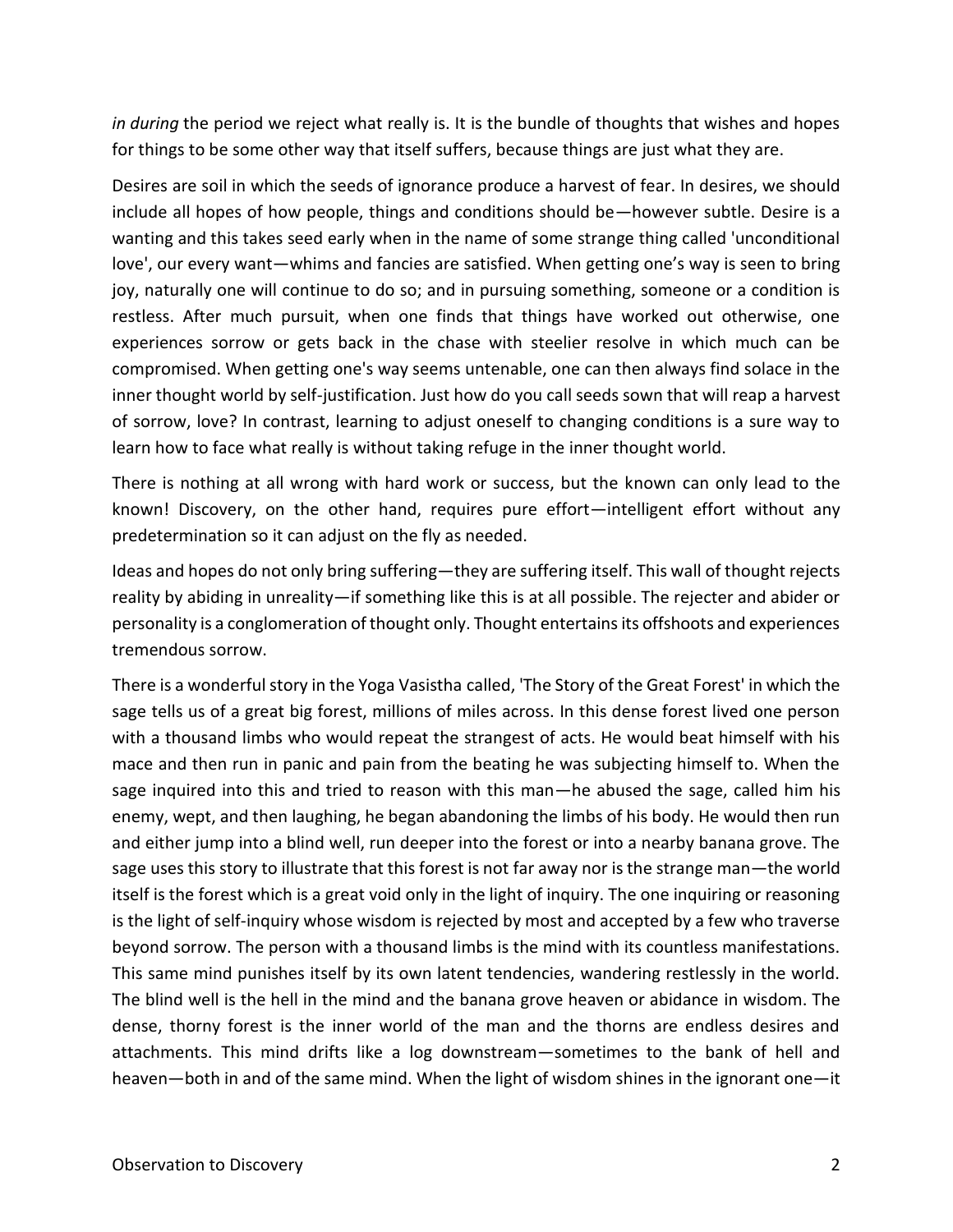is rejected and it weeps and wails. Not till there is an awakening does one become even receptive to reason and wisdom and begins to really see with clarity.

When every cell of your being observes what is actually happening in front of you and within you at the same time—that is, if all of you is alert and attentive—this is itself a turning away from the world of thought and its resulting turmoil. We do this in times of imminent danger when the whole being is roused, and not only is danger sensed for what it is, but the best response is made immediately clear and the energy required is made available.

Observing, decision and action are not three things but one continuous and smooth flow, and this can only happen if the ego with all its baggage is out of the way. Our ideas and hopes about things prevent clear perception, thwart response and stifle energy, to say the least. When one observes intently, clarity results from the falling away of the observer as an entity and there is only observation. This clarity or light on the path itself knows the best response and provides the energy towards it. Think for yourself, whenever you have been very clear about something, what is to be done was also immediately clear and effort was never a struggle.

All great discoveries have unfolded from total sincerity which is focus itself as well as inner discipline itself—neither of which will allow any interference. Sincerity is not rigid in the sense that it steamrolls things out of the way, but the inner intelligence which is empowered does its own work. There cannot be selectiveness in empowering the inner intelligence; either it does *its* work or we work with all the load of ideas and hopes like a heavily laden cart that barely creaks along.

Observation is intent looking (not looking intently or with some intention which is already colored) without the interference of thought. When this observation is sustained without remission, the observer and the observed melt into the fire of observation and one discovers, comes to know—not *about* something, but comes to know *directly*, without the 'about' business, the nature of the observed by entering into its very substance. As long as you know 'about', you know your own ideas or thought has a feeling about thought—about itself. When you 'know' on the other hand—there cannot be another to suggest 'about' what is known. To know something, you have to become one with it and then, what is the difference between the knower and the known—they are just terms in communication which become interchangeable.

Learning about things is not discovery. Whatever be the field of study, information can at best allude to someone else's discovery, but not your own. No amount of speaking about or affirming someone else's discovery will make it your own, as it will always stay outside and you will stay the same—perhaps a little less clear with the weight of someone else's experience—mere words.

There is a wonderful dialogue in the Chandogya Upanishad where a very learned sage went to a great master and told him that though he had accumulated tremendous learning, he had no peace. The master inquired into his learning and sage rattled off a comprehensive list which, by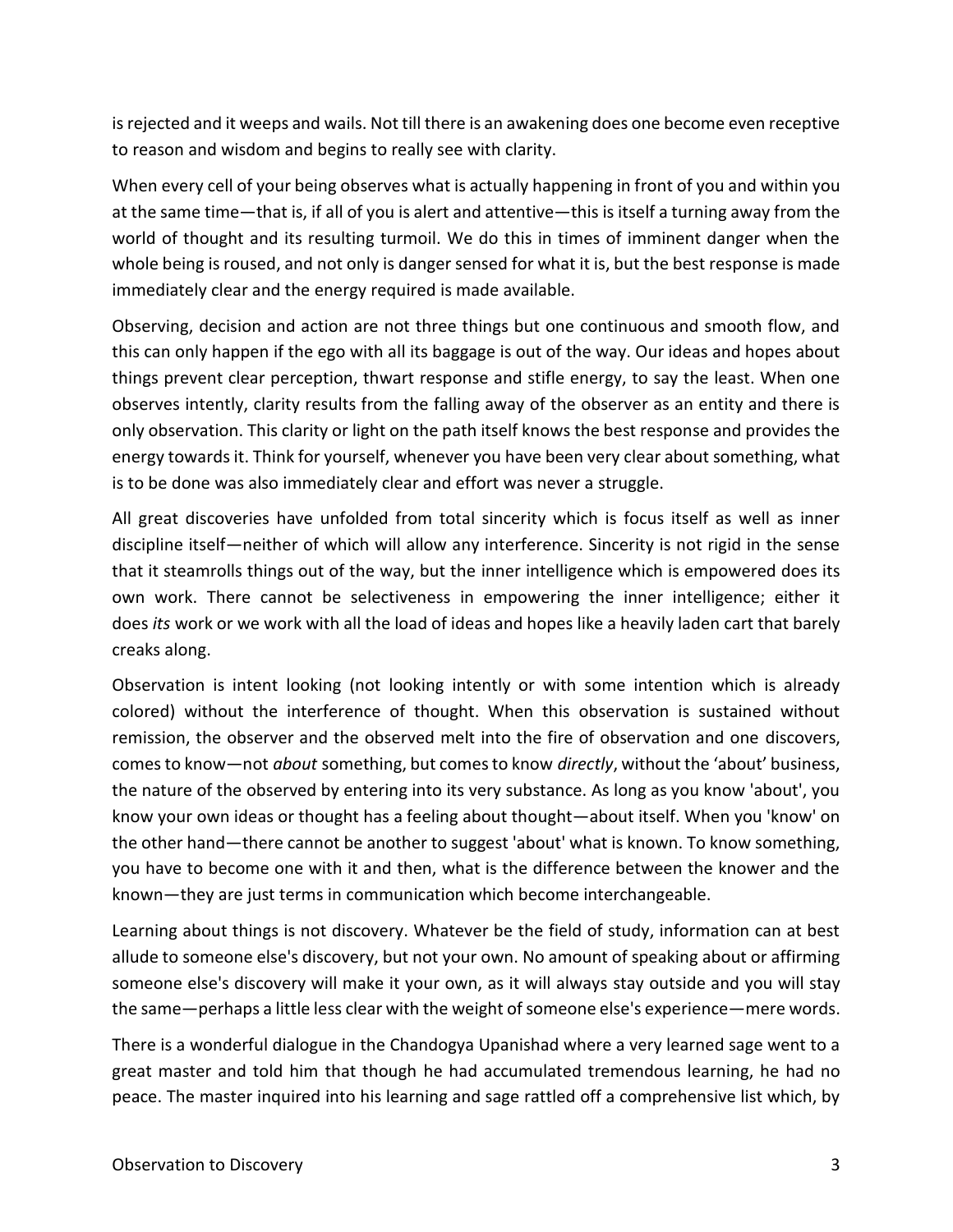today's standards, may have included post graduate studies in almost every discipline. The master told the sage that all of what he had learnt were mere words, nothing more, and gradually elevated the sage's understanding through their dialogue—taking him to the plenum or fullness that alone is reality and bliss.

Not only in words, but all expression points to something that is beyond them. Even when you greet a friend warmly, the verbal or physical expression is but a means of sharing what is beyond them. We even use words like, 'I have no words to really tell you...' or 'I just wish I could tell you...'. Why then do we stop at words, ideas, concepts and theory? If anything, these are the start just as in a warm greeting which devoid of feeling is empty—regardless of the dramatization.

To set off on the adventure of discovery, one has to be highly attentive, and this is not possible when thought interferes. Life is a journey of discovery that gradually unfolds self-discovery. We cannot discover the truth of things without knowing more about our own selves. Ultramarathoners run 100-mile races and one of them writes, "It is kind of sad when you finish a 100 miler because the incredible journey you just went through to get to this point is over ... so you start thinking about the next one."

You will and must learn a good many things about yourself in the freshness of the spirit of discovery. Accumulation of factual learning, on the other hand, will only dull the mind by weighing it down.

Observation is looking in clarity without any interference from thought within—intent looking in order to know. To know, one cannot start off from a known point, as that is purpose defeating. Applying the techniques of another will not go too far, as his technique worked for him. Technique is not something static that one adopts, as it will become mechanical, and discovery can never result from mechanical effort—only production. Technique is great skill and dexterity in movement—a series of moment to moment adjustments where the observer does not stand *outside* the observed.

Seasoned marathoners prepare a race routine and stay with it, making minimal changes to everything from their wake-up time, coffee, workout routine and diet—their goal is to learn the ways of the mind—knowing the blockage not to be in the body as much as in the mind. Through their training, they are actually training the mind or, shall we say, *un*training the mind. They tweak their routine just enough to get to the mind which they know is the limitation. If you keep changing the technique, you will never see what is beneath the technique. If, on the other hand you stay rigid, you will forever be parked in technique cul-de-sac. Copying someone else's technique does not work either, as it follows another instead of exerting to remedy oneself.

Discoveries have to be your own, because the impediments to discovery are not only your own they are you only! How is it that there are many equally trained scientists working in similar settings on the same project and one gets it while the others are still struggling at best? Albert